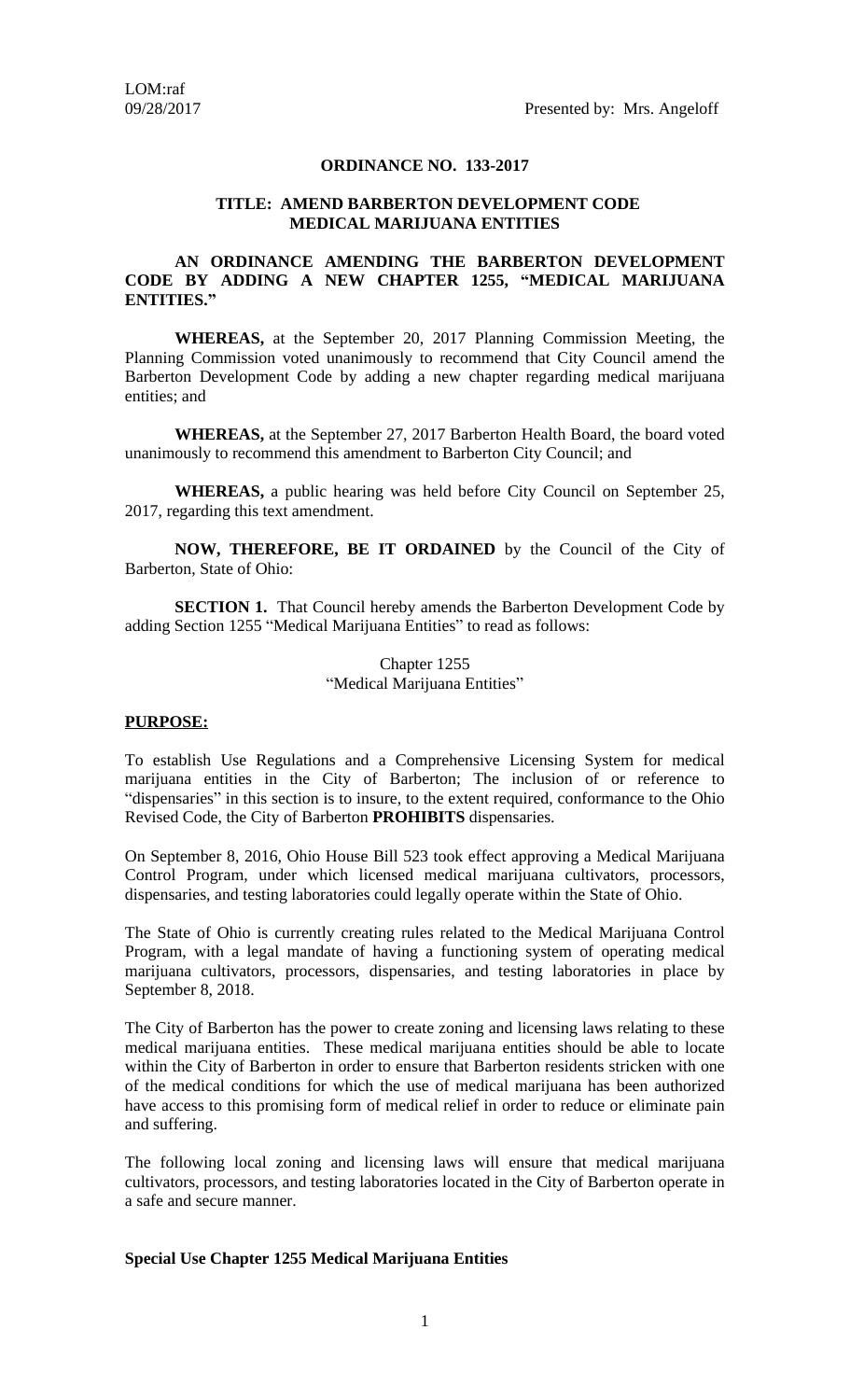## **1255.10 – Medical Marijuana Entities – Definitions**

As used in this chapter:

- A. "Cultivator" means a person, business or organization as defined in this Section, that grows, harvests, packages, and/or transports medical marijuana as authorized by Chapter 3796 of the Ohio Revised Code.
- B. "Dispensary" means a person, business or organization as defined in this Section, that sells medical marijuana as authorized by Chapter 3796 of the Ohio Revised Code,
- C. "License Clerk", means the Mayor and Safety Director or his/her designee.
- D. "Local operating license" means a license issued by the City of Barberton to a medical marijuana entity. A medical marijuana entity may not operate within the City of Barberton without a valid operating license.
- E. "Local provisional license" means a temporary license issued by the City of Barberton to a medical marijuana entity that establishes conditions that must be met by the medical marijuana entity before a certificate of operation is issued to it.
- F. "Marijuana" means marijuana as defined by section 3719.01 of the Ohio Revised Code.
- G. "Medical marijuana" means marijuana that is cultivated, processed, dispensed, tested, possessed, or used for medical purpose.
- H. "Medical marijuana entity" means a medical marijuana cultivator, processor, or testing laboratory as authorized by Chapter 3796 of the Ohio Revised Code.
- I. "Person" means any natural or corporate person, business association or other business entity, including but not limited to a firm corporation, limited liability company, partnership, joint venture, sole proprietorship, or any other legal entity.
- J. "Processor: means a person, as defined in this Section, that manufactures medical marijuana products as authorized by Chapter 3796 of the Ohio Revised Code.
- K. "Testing Laboratory" means a person, as defined in this Section, that conducts medical and scientific research on marijuana as authorized by Chapter 3796 of the Ohio Revised Code.
- L. "Prohibited facility" means a school, church, public library, public playground, or public park.
- M. "Valid" means not expired, suspended, or revoked.
- N. For the purpose of this chapter the following definition shall apply unless the context clearly indicates or requires a different meaning: The word "lot" includes the word "plot" or "parcel"; the words "used" or "occupied" include the words "arranged," "intended" or "designed to be used or occupied"; the words "building" or "structure" include the words "or portion thereof"; the word "located" includes the words "erected" and "altered."

#### **1255.20 Medical Marijuana Entities - Use Regulations**

- A. Medical Marijuana Entities may only be permitted as a Conditional Use in the following zoning Districts: C4 Highway Commercial; I-1 Light Industrial District; I-2 Medium Industrial Districts and I-3 Heavy Industrial District. **A Medical Marijuana Entity is NOT permitted in any other zoning district in the City of Barberton.**
- B. Medical Marijuana Dispensaries are **PROHIBITED** in the City of Barberton.
- C. In addition to the Conditional Use approval process outlined in Section 1310.03 [b] [3] of the Barberton Development Code the following Special Standards will be applicable to Medical Marijuana Facilities.
	- 1. NO MEDICAL MARIJUANA FACILITY SHALL BE LOCATED WITHIN 500 FEET OF A SCHOOL, CHURCH, PUBLIC PARK, PUBLIC PLAYGROUND OR PUBLIC LIBRARY, CONSISTENT WITH STATE OF OHIO SPACING REQUIREMENTS, AS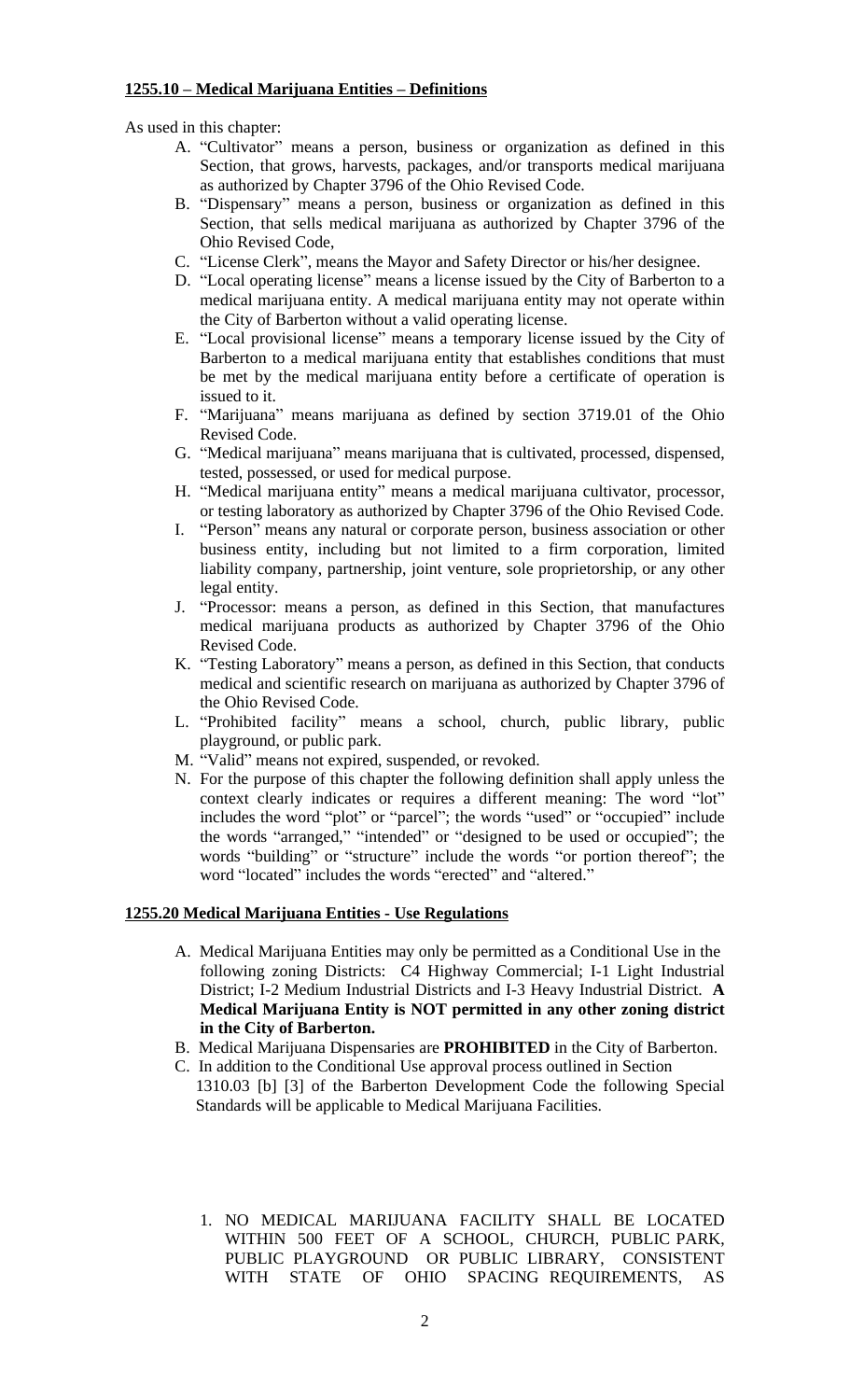PROVIDED IN ORC 3796.09 AND 3796.10 AND THE ANALOGOUS PROVISIONS IN THE OHIO ADMINSITRATIVE CODE.

- 2. PROHIBITED LOCATION: NO MEDICAL MARIJUANA FACILITY SHALL BE LOCATED IN RESIDENTIALLY ZONED AREA WITH THE EXCEPTION OF INSTITUTIONAL DISTRICTS (UHD).
- 3. IN ADDITION TO THE GENERAL STANDARDS APPLICABLE TO ALL CONDITIONAL USES UNDER SECTION 1310.03[b][3], THE PLANNING STAFF AND THE CITY PLANNING COMMISSION WHEN STUDYING A PETITION FOR A CONDITIONAL USE, SHALL CONSIDER THE FOLLOWING CRITERIA:
	- a. THE IMPACT OF THE PROPOSED USED ON PUBLIC SAFETY IN THE SOURROUNDING COMMUNITY.
	- b. THE IMPACT OF THE PROPOSED USE ON THE ECONOMIC WELFARE OF THE SURROUNDING COMMUNITY.
	- c. THE IMPACT OF THE PROPOSED USE ON THE GENERAL WELFARE OF THE SURROUNDING COMMUNITY IN REGARD TO ANY ODOR EMANATING FROM THE PROPOSED USE.
	- d. THE IMPACT OF THE PROPOSED USE ON ANY DISPROPORTIONAL CONCENTRATION OF MEDICAL DISPROPORTIONAL MARIJUANA CULTIVATION FACILITIES, PROCESSING FACILITIES, TESTING LABORATORIES OR DISPENSARIES IN THE SURROUNDING COMMUNITY.
	- e. REGARDING MEDICAL MARIJUANA DISPENSARIES, THE LOCATION OF THE PROPOSED USE IN RELATION TO MEDICAL OR PHARMACEUTICAL FACILITIES OF A COMPLIMENTARY NATURE (E.G. PHARMACIES, PHYSICIAN OFFICES, ETC.)
- 4. THE PETITIONER SHALL COMPLY WITH ALL LOCAL AND STATE LAWS PERTAINING TO MEDICAL MARIJUANA<br>FACILITIES FOR CULTIVATION, PROCESSING, AND/OR FACILITIES FOR CULTIVATION, PROCESSING, AND/OR TESTING, INCLUDING ALL LOCAL AND STATE LICENSING REQUIREMENTS. IF THE PETITIONER HAS NOT OBTAINED A STATE PROVISIONAL LICENSE WITHIN ONE YEAR OF THE BARBERTON PLANNING COMMISSION GRANTING A CONDITIONAL USE, THE CONDITIONAL USE SHALL EXPIRE AT THAT TIME.

#### **1255.30 – Medical Marijuana Entities – Penalties**

A. WHOEVER VIOLATES ANY PROVISION OF THIS CHAPTER SHALL BE GUILTY OF A MISDEMEANOR OF THE FIRST DEGREE.

### **1255.40 – Medical Marijuana Entities – Licensing**

- A. No medical marijuana entity shall operate in the City of Barberton unless the entity possesses a valid operating license pursuant to this chapter and a valid state certificate of operation from the Ohio Department of Commerce, except as otherwise provided in this Section.
- B. A medical marijuana entity seeking to obtain a local operating license under this chapter must first apply for a local provisional license. A medical marijuana entity may not receive a building permit or certificate of occupancy unless, at the time such documents are issued, the entity possesses a valid local provisional license.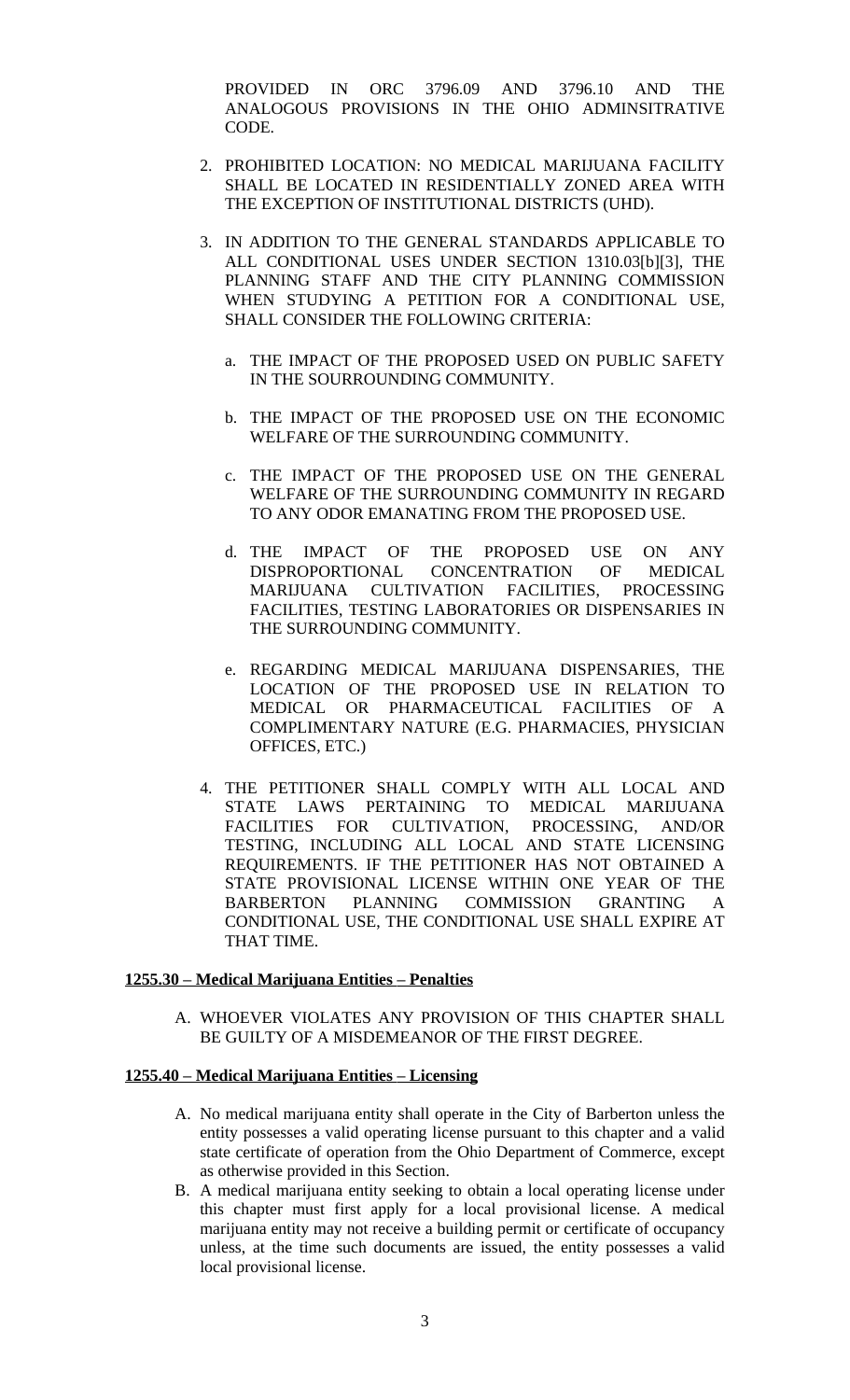- C. An application for a local provisional license shall be made to the License Clerk and shall include:
	- 1. The legal name of the applicant
	- 2. The type of business organization of the applicant, such as an individual, corporation, partnership, limited liability company, association, cooperative, joint venture, or any other business organization.
	- 3. Confirmation that the applicant is registered with the Ohio Secretary of State as the type of business submitted pursuant to this rule, a certificate of good standing issued by the Ohio Secretary of State, and a copy of the applicable business documents governing the operations and administration of the business.
	- 4. The mailing address, email address, and phone number of the applicant, if the applicant is an individual, or the name, mailing address, email address, and phone number of designated representative of the applicant, if the applicant is not an individual.
	- 5. If the applicant is currently, was previously, or has applied to be licensed or authorized in another state or jurisdiction to cultivate, produce, test, dispense or otherwise deal in the distribution of medical marijuana in any form, the following:
		- a. A copy of each such licensing/authorizing document verifying licensure in that state or jurisdiction;
		- b. A statement granting permission to contact the regulatory agency that granted the license, accompanied by the contact information, to confirm the information contained in the application; and
		- c. If the applicant was ever warned, fined, denied, suspended, revoked or otherwise sanctioned, a copy of documentation so indicating, or a statement that the applicant was so licensed and was never warned, fined, denied, suspended, revoked or otherwise sanctioned. This includes notification of any pending proceedings regarding warnings, fines, denials, suspensions, revocations, or other sanctions.
	- 6. With respect to any person presently or previously associated with the applicant, any instance in which such person managed or served on the board of a business and was convicted, fined, censured, or had a registration or license suspended or revoked in any administrative or judicial proceeding in connection with such management or service, as well as information regarding the association between such person and the applicant;
	- 7. The proposed physical address of the applicant's medical marijuana entity and confirmation that the property is properly zoned.
	- 8. A location area map of the area surrounding the proposed medical marijuana entity that establishes that the parcel of real estate on which the proposed facility will be located is at least five hundred feet from the boundaries of a parcel of real estate having situated on it a prohibited facility, as measured under Chapter 3796:5-01 of the Ohio Administrative Code.
	- 9. Any other information requested by the License Clerk.
	- 10. A non-refundable application fee of \$250.00 (Two Hundred Fifty Dollars).
- D. An application for a local provisional license shall be granted on the approval of the License Clerk at his/her discretion, except as otherwise provided in this Section. Within one year of receiving local provisional license, a medical marijuana entity may apply for a local operating license. If a medical marijuana entity possessing a local provisional license has not applied for a local operating license within one year, the local provisional license will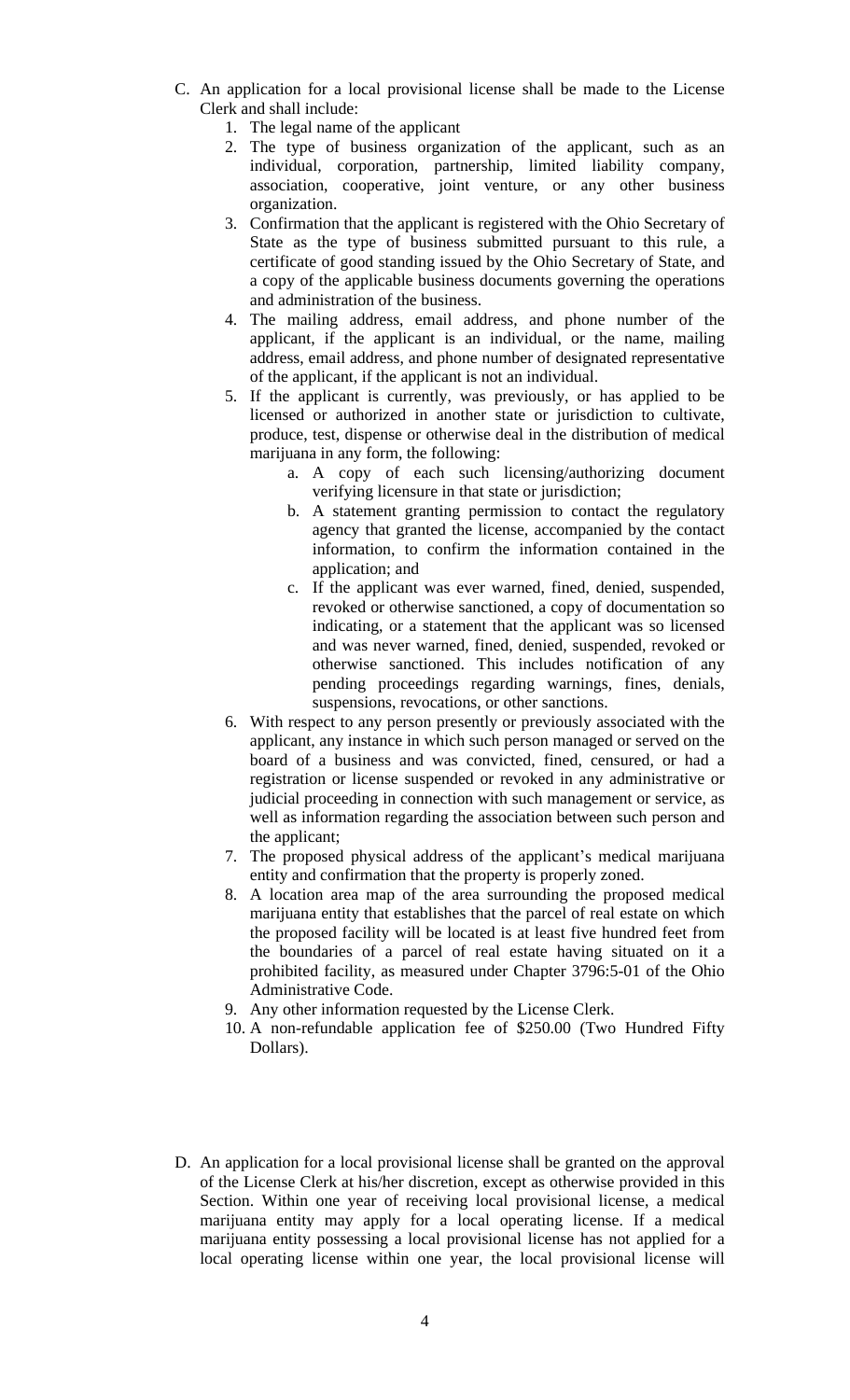expire and a medical marijuana entity seeking a local operating license will need to first submit a new application for a local provisional license.

- E. An application for a local operating license shall be made to the License Clerk and shall include:
	- 1. A copy of the provisional license application by the medical marijuana entity to the Ohio Department of Commerce under Chapter 3796 of the Ohio Revised Code
	- 2. A copy of the provisional license granted by the Ohio Department of Commerce under the Chapter 3796 of the Ohio Revised Code to the medical marijuana entity at the address at which the facility is to be located.
	- 3. Confirmation that the medical marijuana entity is conforming to all requirements under this Chapter, Chapter 3796 of the Ohio Revised Code, and Chapter 3796 of the Ohio Administrative Code.
	- 4. Confirmation that the Barberton Police Department has inspected the facility and approved the security arrangements.
	- 5. Any other information requested by the License Clerk.
	- 6. A non-refundable application fee of \$2,500.00 (Two Thousand Five Hundred Dollars).
- F. An application for a local operating license shall be granted on the approval of the License Clerk at his/her discretion, except as otherwise provided in this Section. No local operating license shall be issued by the License Clerk except upon presentation of a valid state certificate of operation.
- G. Every local operating license issued by the City shall expire one year after the date on which it was issued. A renewal application for a medical marijuana entity shall be submitted to the License Clerk at least 90 days prior to the expiration date of the local operating license. The renewal application shall include:
	- 1. Confirmation that the medical marijuana entity is conforming to all requirements under this Chapter, Chapter 3796 of the Ohio Revised Code, and Chapter 3796 of the Ohio Administrative Code.
	- 2. A copy of a valid certificate of operation issued by the Ohio Department of Commerce to the medical marijuana entity for the same address.
	- 3. Any other information requested by the License Clerk.
	- 4. A non-refundable renewal fee of \$2,500.00 (Two Thousand Five Hundred Dollars).
- H. An application for a renewal of a local operating license shall be granted on the approval of the License Clerk at his/her discretion, except as otherwise provided in the Section. No local operating license shall be issued by the License Clerk except upon presentation of a valid certificate of operation.
- I. Both local provisional licenses and local operating license are only valid as to the particular address listed in the initial local provisional license application. A medical marijuana entity which has obtained a local operating license may submit an application for a location change to the License Clerk, which shall include:
	- 1. Confirmation that the medical marijuana entity is conforming to all requirements under this Chapter, Chapter 3796 of the Ohio Revised Code, and Chapter 3796 of the Ohio Administrative Code.
	- 2. A copy of a valid certificate of operation issued by the Ohio Department of Commerce to the medical marijuana entity for the current address.
	- 3. The new proposed physical address of the applicant's medical marijuana entity and confirmation that the property is properly zoned and a conditional use permit is approved as provided in Chapter 1320, criteria as provided in Table 1310D and Chapter 1255.
	- 4. A location area map of the area surrounding the newly proposed medical marijuana entity location that establishes that the parcel of real estate on which the facility will be located is at least five hundred feet from the boundaries of a parcel of real estate having situated on it a prohibited facility, as measured under Chapter 3795:5-5-01 of the Ohio Administrative Code.
	- 5. Any other information requested by the License Clerk.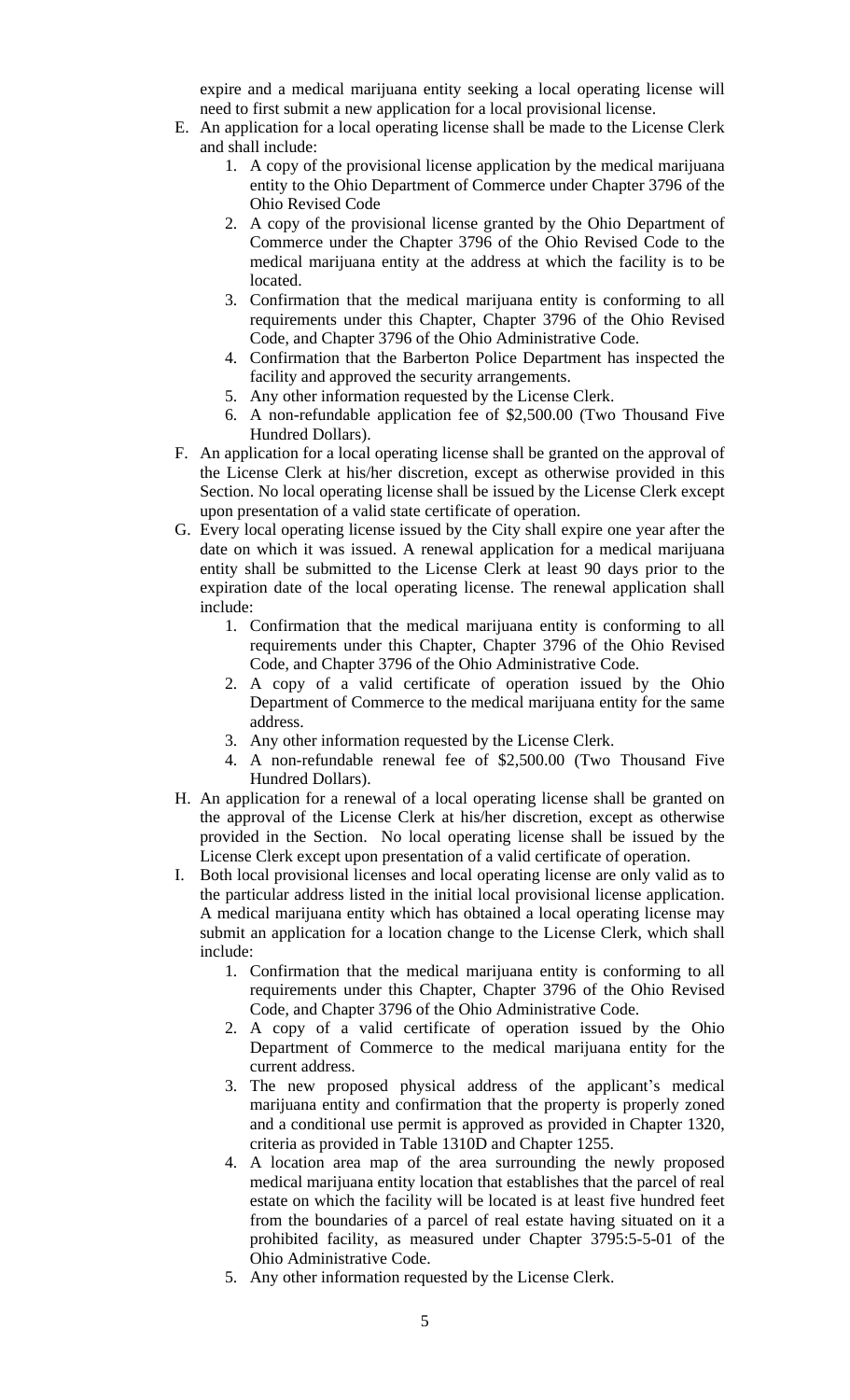- 6. A non-refundable application fee of \$2,500.00 (Two Thousand Five Hundred Dollars).
- J. An application for a location change for a local operating license may be granted on the approval of the License Clerk at his/her discretion, except as otherwise provided in this Section. If approval for the location change is granted, a new local operating license will be issued.
- K. Both local provisional licenses and local operating licenses are only valid as to the particular medical marijuana entity listed in the initial local provisional license application. If the ownership of a medical marijuana entity changes, requiring a transfer of ownership application to the State of Ohio under Chapter 3976:2-1-08 of the Ohio Administrative Code, the medical marijuana entity must notify the City. If the State of Ohio determines that the proposed ownership change complies with Chapter 3796:2-1-08, the ownership change will be permitted by the City under the existing local provisional license or local operating license, if the State of Ohio determines that a new state license application is required under Chapter  $3976:2-1-08(B)(1)(d)$  of the Ohio Administrative Code, then the ownership change will not be permitted by the City without a new local provisional license and a new local operating license.
- L. As part of the submission of an application that results in the issuance of a local provisional license or local operating license, a medical marijuana entity irrevocably consents to the following:
	- 1. Any inspection by the City of Barberton or Barberton Police Department that is deemed necessary to ensure compliance by the medical marijuana entity with this Chapter, Chapter 3796 of the Ohio Revised Code, and Chapter 3796 of the Ohio Administrative Code. An inspection may be conducted with or without notice. During an inspection, a representative of the City of Barberton or the Barberton Police Department may:
		- a. Review and make copies of all records maintained in accordance with rules 3796:2-2-08, 3796:3-2-08, 3796:6-3-18, and 3796:4-2-09 of the Ohio Administrative Code;
		- b. Enter any area in the facility;
		- c. Inspect facility vehicles;
		- d. Review the policies and procedures of the medical marijuana entity, including methods of operating;
		- e. Survey the premises and any off-site facilities;
		- f. Inspect all equipment, instruments, tools, materials, machinery, or any other resource used to cultivate, process, dispense, or test medical marijuana;
		- g. Request access to locked areas in the facility;
		- h. Question licensed employees at the location; and
		- i. Obtain samples for testing any medical marijuana at the facility, media used to grow medical marijuana, chemicals and ingredients used in the cultivation process, any label or containers for marijuana, or any raw packaged medical marijuana.
- M. Notification
	- 1. If at any time, a medical marijuana entity is subject to any enforcement action by the State of Ohio under Ohio Administrative Code Chapter 3796:5-6-01, the medical marijuana entity must immediately notify the City of Barberton and provide any relevant information or documentation requested by the City.
	- 2. If, at any time, a medical marijuana entity or an employee thereof has a reasonable belief that an actual loss, theft, or diversion of medical marijuana or currency over \$100 has occurred, the medical marijuana entity must immediately notify the Barberton Police Department, and such notification shall be provided no later than 24 hours after discovery of the loss, theft, or diversion.
	- 3. If, at any time, any information in a medical marijuana entity's local provisional license application changes, the medical marijuana entity must immediately notify the City of Barberton.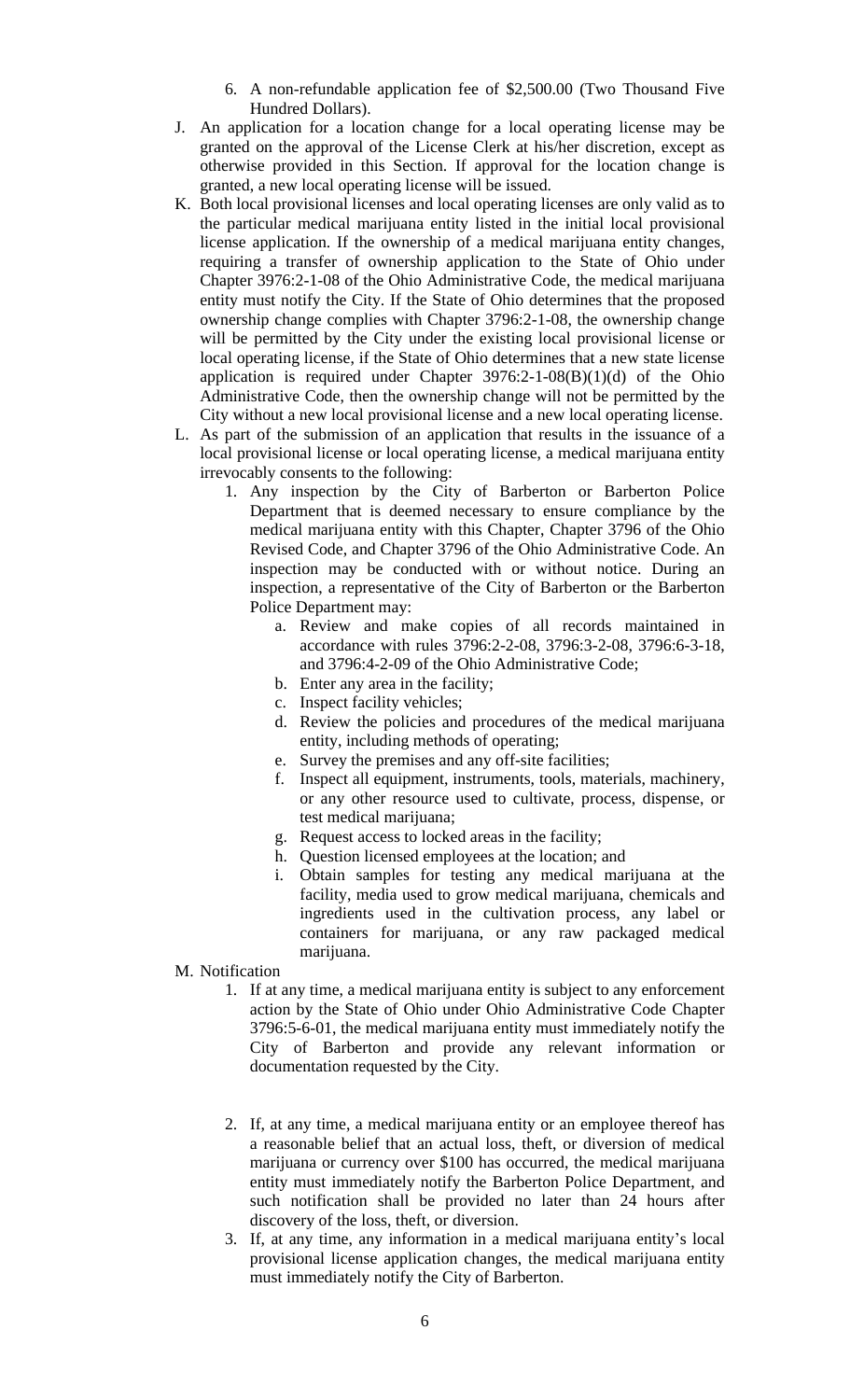- N. If, at any time, the City becomes aware that a medical marijuana entity possessing a local provisional license or a local operating license has engaged in, is engaged in, or is about to engage in any act or practice declared to be prohibited by this Chapter, Chapter 3796 of the Ohio Revised Code, Chapter 3796 of the Ohio Administrative Code, or any other local, state, or federal law, with the exception of acts that are permitted under state law but are federal law violations stemming from the classification of marijuana as a controlled substance under 21 U.S.C. §812(c), the License Clerk may do any of the following:
	- 1. Refer such violations to the Ohio Department of Commerce;
	- 2. Issue a warning to the medical marijuana entity, which may include possible corrective action(s);
	- 3. Suspend the license and require any violations to be resolved and corrective actions to be taken as conditions to the reinstatement of the suspended license;
	- 4. Revoke the license.
- O. Notice
	- 1. A warning, suspension, or revocation issued by the City under this Section shall be served upon the medical marijuana entity at the address for which a local provisional license and local operating license was granted, by personal service, by certified and regular mail, or by posting in a conspicuous location.
	- 2. Notice by certified mail shall be effective upon delivery. In the event that notice by certified mail is returned unclaimed or refused, mailing of the notice by regular mail shall be deemed effective upon mailing. Notice by personal service or by posting shall be deemed effective at the time of personal service or posting, respectively.
- P. A medical marijuana entity must immediately cease operation upon suspension, revocation, or expiration of a local provisional license or local operating license, unless otherwise instructed by the city, until the suspension is lifted or a new, valid license is obtained.
- Q. Suspension of licenses
	- 1. Suspension of licenses shall only be accomplished through the procedures outlined in this subsection. Suspension shall be accomplished after a public hearing is held thereon by the License Clerk, which hearing shall be held within thirty days after notice is given to the licensee of such hearing, by certified mail and regular mail. The licensee shall have the right to appear at such a hearing, to be represented by counsel, and to have the right to examine and cross examine witnesses.
	- 2. Suspension may take place without a prior hearing if the License Clerk finds clear and convincing evidence that the continued distribution of medical marijuana presents a danger of immediate and serious harm to others. Notice of the suspension shall be made as provided in this Section and a hearing on the merits of suspension will take place within five days of the suspension.
	- 3. The suspension will remain in effect, unless lifted by the License Clerk, pending the results of the hearing. If the License Clerk does not issue an order within 90 days after the hearing, the suspension shall be lifted on the ninety-first day following the hearing.
	- 4. As a condition of the reinstatement of suspended license, the License Clerk may require any violations to be resolved and reasonable corrective actions to be taken.
- R. Revocation of licenses
	- 1. Revocation of licenses shall only be accomplished through the procedures outlined in this subsection. Revocation shall be accomplished only after a public hearing is held thereon by the License Clerk, which hearing shall be held within thirty days after notice is given to the licensee of such hearing, by certified mail and regular mail. The licensee shall have the right to appear at such a hearing, to be represented by counsel, and to have the right to examine and cross examine witness.